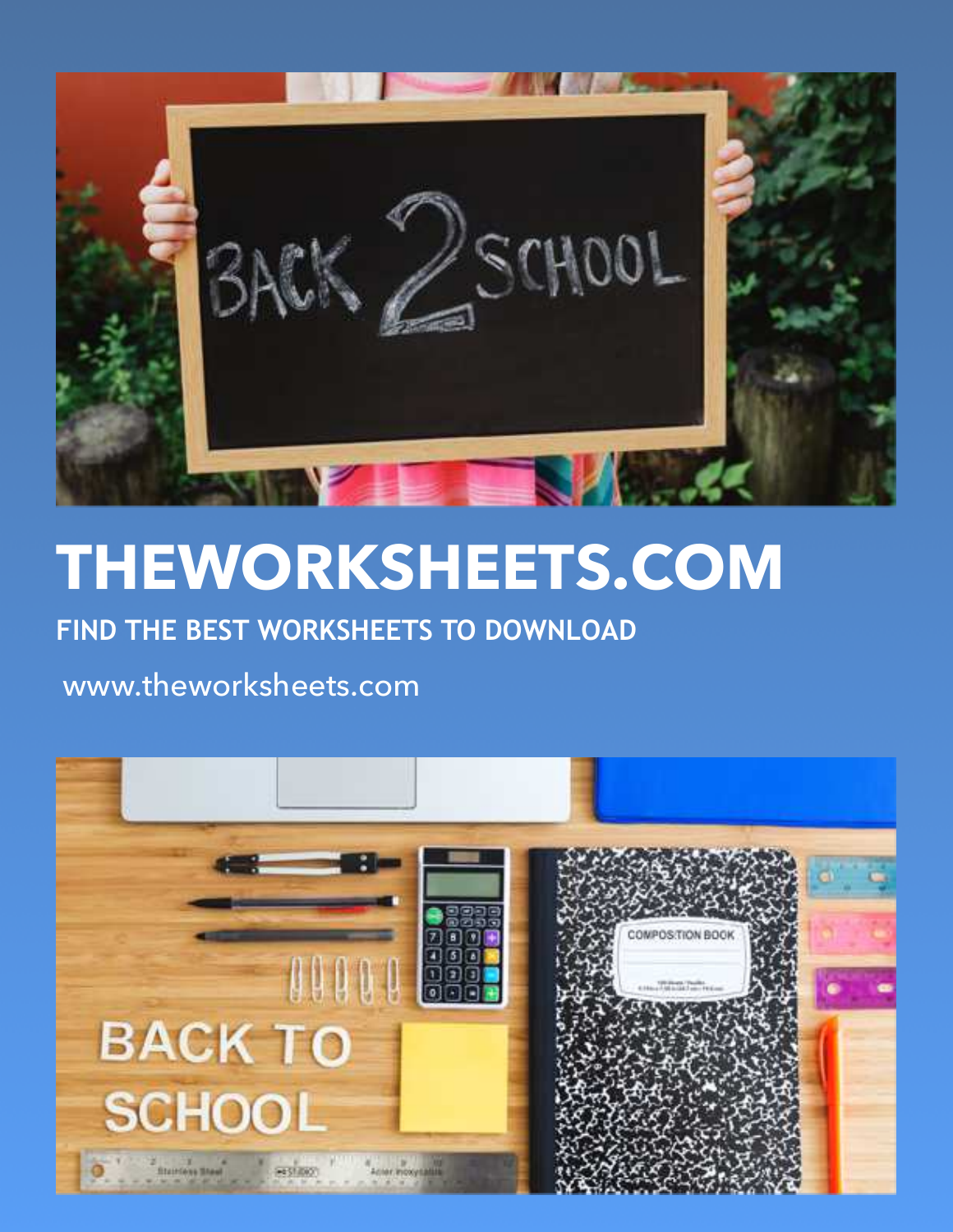Name: where the contract of the contract of the Date:

## BE A VIRUS DETECTIVE!

Circle the right choices and find the clues on how to not be sick!

- 1. Your friend's birthday party has lots of good food, such as pizza, chips and chocolates. You know they are yummy. What should you do? a) Eat all the food! They are yummy! b) Eat some food, remember to eat some vegetables and fruits too.
- 2. Your sister is coughing and sneezing but wants to go to school because there is a play tomorrow. What should you tell her? a) Stay home and rest.
	- b) Go to school, she should not miss the play!
- 3. You know you should wash your hands, but for how long? a) Wash both hands for 20 seconds, maybe even sing a song. b) Wash your hands and walk away.
- 4. You are not feeling well, what should you do? a) Sleep and go to the doctor. b) Stay home and watch TV and play video games.
- 5. Your friend, Bruce, got a cut on his knee when he played soccer. What should you tell him to do? a) Do nothing, the cut will heal itself.
	- b) Go to the first aid station and ask an adult to clean the cut and put a bandage.
- 6. Your dog Pumpkin went to a dog fair with lots of food and eats all of them. Pumpkin's stomach is huge, and it is crawling on the ground. What should you do? a) Take Pumpkin to a chair and rest, it will be fine. b) Take Pumpkin to the vet and tell mum and dad to check its food to make sure it won't get sick again.
- 7. Your brother loves to watch TV and stays up late. He thinks it is ok. What should you tell him?